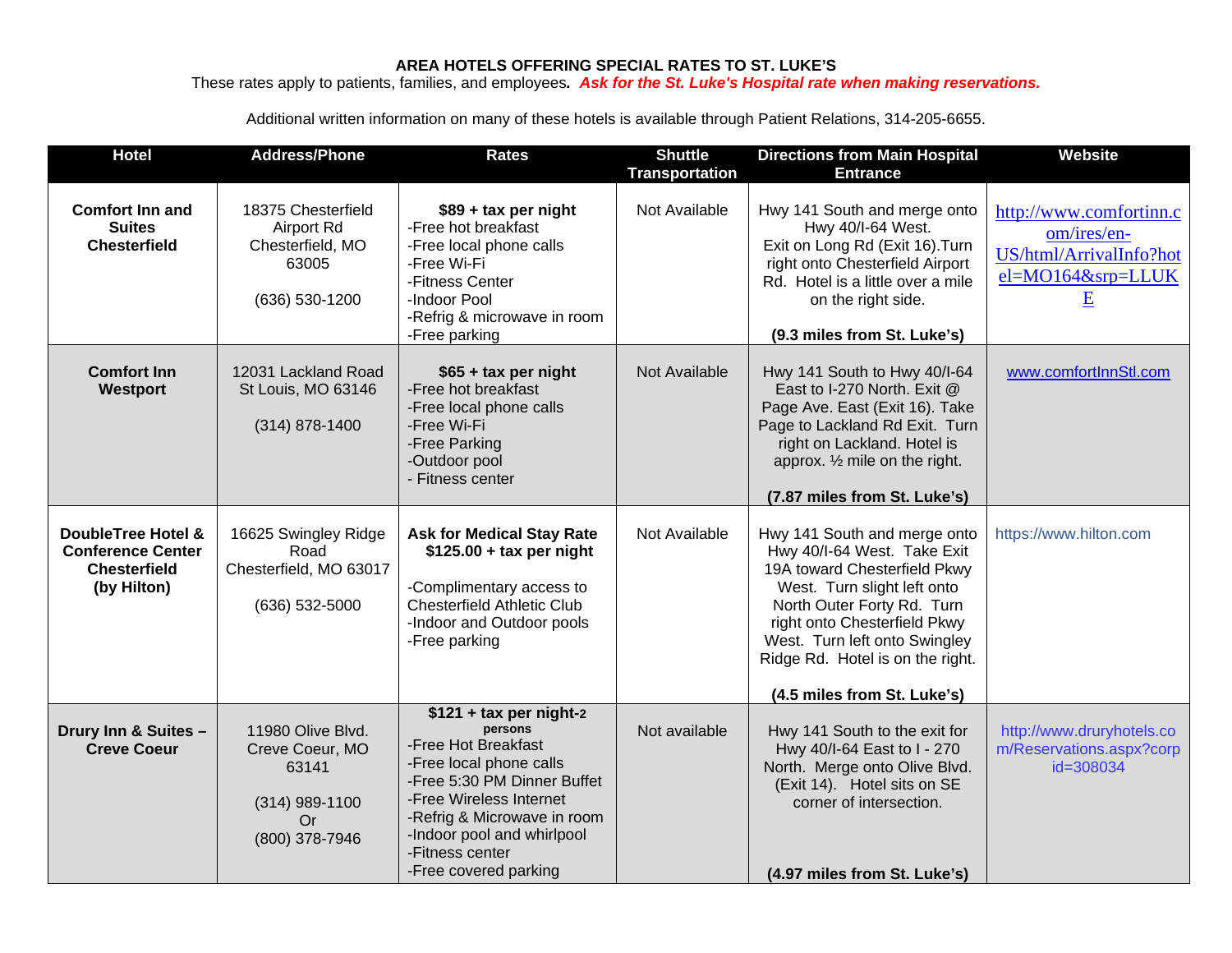| <b>Hotel</b>                                                                                    | <b>Address/Phone</b>                                                                                | <b>Rates</b>                                                                                                                                                                                                                                                                    | <b>Shuttle</b><br><b>Transportation</b> | <b>Directions from Main</b><br><b>Hospital Entrance</b>                                                                                                                                                                                                                   | <b>Website</b>                                                     |
|-------------------------------------------------------------------------------------------------|-----------------------------------------------------------------------------------------------------|---------------------------------------------------------------------------------------------------------------------------------------------------------------------------------------------------------------------------------------------------------------------------------|-----------------------------------------|---------------------------------------------------------------------------------------------------------------------------------------------------------------------------------------------------------------------------------------------------------------------------|--------------------------------------------------------------------|
| <b>Drury Plaza Hotel</b>                                                                        | 355 Chesterfield Center<br>East<br>Chesterfield, MO 63017<br>(636) 532-3300<br>Or<br>(800) 378-7946 | $$121 + tax$ per night-2 person<br>-Free Hot Breakfast<br>-Free hot evening food<br>-Free local phone calls<br>-Free Wi-Fi<br>-Indoor/Outdoor pool<br>-Fitness center<br>-Free Parking                                                                                          | Not Available                           | Hwy 141 South and merge<br>onto Hwy 40/I-64 West. Exit<br>on Clarkson Road (Exit<br>19B). Turn left and go under<br>highway. Hotel is on right<br>side of the road.<br>(3.8 miles from St. Luke's)                                                                        | http://www.druryhotels.com/<br>Reservations.aspx?corpid=<br>308034 |
| <b>Elimwood Hotel</b>                                                                           | 13735 Riverport Dr.<br>Maryland Heights, MO<br>63043<br>314-298-3400                                | $$80.00 + tax$ per night<br>-Free breakfast buffet<br>-Free Wi-Fi<br>-Outdoor pool<br>-24 hr Fitness Center<br>-Microwave/Mini Fridge                                                                                                                                           | Not Available                           | North on Hwy Mo 141 /<br>S Woods Mill Rd. Mo 141<br>becomes Maryland Heights<br>Expressway. Exit Left onto<br>Riverport Dr. The hotel is on<br>the right.<br>(8.6 miles from St. Luke's)                                                                                  | www.Elimwood.com                                                   |
| <b>Extended Stay</b><br><b>Hotels</b><br><b>Studio Plus Deluxe</b><br><b>St. Louis Westport</b> | 2030 Craig Road<br>Maryland Heights, MO<br>63146<br>$(314) 576 - 3001$                              | <b>NEED TO ASK FOR ST.</b><br><b>LUKE'S RATE: *must book</b><br>on line<br>\$48 + tax per night for a<br>single queen, any length of<br>stay<br>-Free incoming phone calls<br>-Well equipped kitchen<br>-Pet friendly with add'l fee<br>-On-site laundry                        | Not Available                           | Hwy 141 South to Hwy 40/I-<br>64 Eastto I-270 North.<br>Take the Page Ave East Exit<br>#16. Exit onto Lackland<br>Rd/Westport Plaza Dr. Turn<br>right onto Lackland Rd.<br>Turn left onto Craig Rd.<br>Studio Plus will be on the<br>left.<br>(7.9 miles from St. Luke's) | www.extendedstayhotels.com                                         |
| <b>Extended Stay</b><br>America<br><b>St. Louis Westport</b><br>(Efficiency Studios)            | 11827 Lackland Road<br>Maryland Heights, MO<br>63146<br>$(314)$ 993-6868                            | <b>NEED TO ASK FOR ST.</b><br><b>LUKE'S RATE: code EASLH</b><br>\$48 + tax per night for a<br>single queen, any length of<br>stay<br>-Free incomingl phone calls<br>-Well equipped kitchen<br>-Allergen free room available<br>-Pet friendly with add'l fee<br>-On-site laundry | Not Available                           | Hwy 141 South to Hwy 40/ I-<br>64 Eastto I-270 North.<br>Take the Page Ave East Exit<br>#16. Take Lackland<br>Rd/Westport Plaza Dr. Exit.<br>Turn left onto Lackland Rd.<br>Hotel is on the left.<br>(7.5 miles from St. Luke's)                                          | www.extendedstayhotels.com                                         |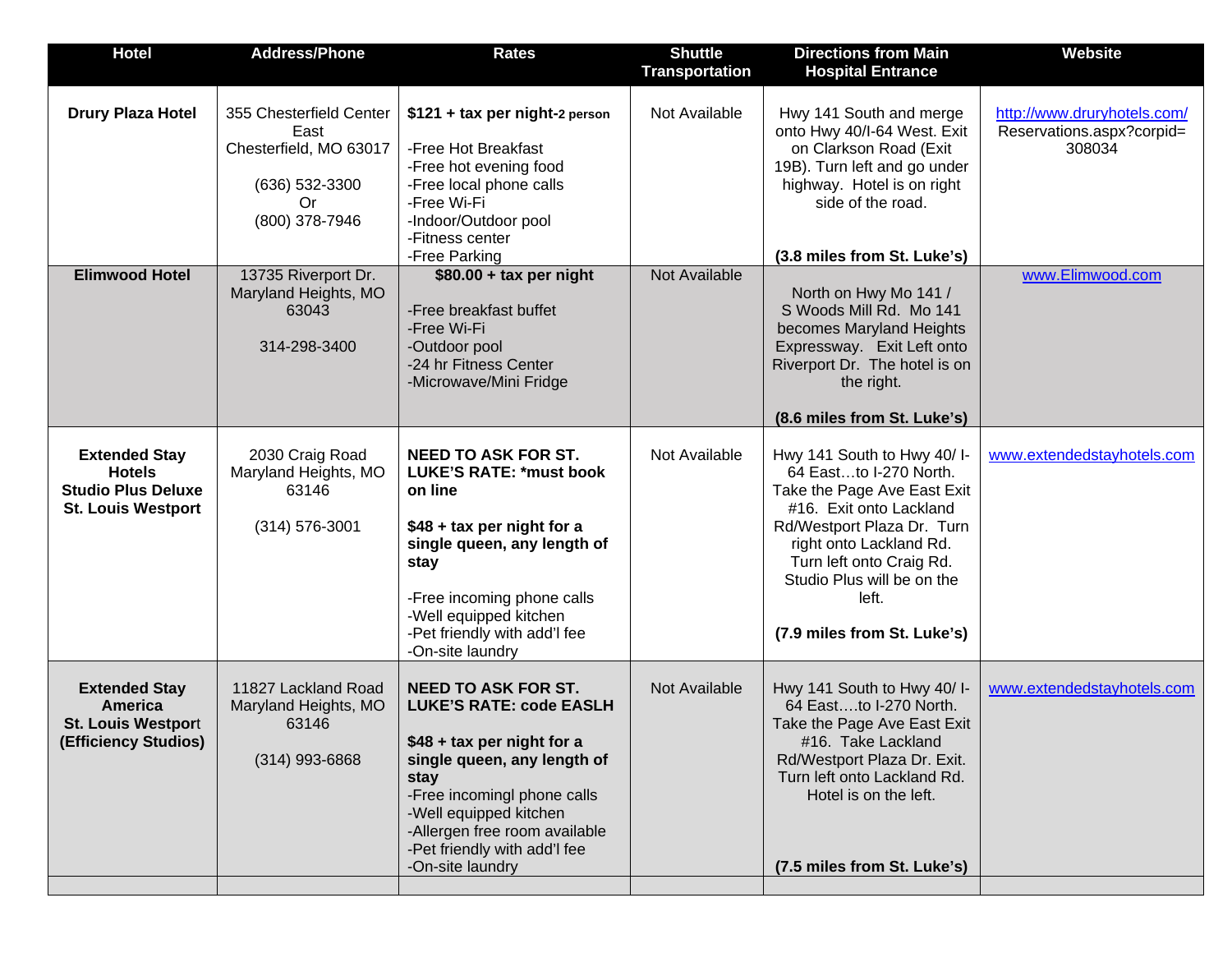| <b>Hotel</b>                                      | <b>Address/Phone</b>                                                                                 | <b>Rates</b>                                                                                                                                                                                                          | <b>Shuttle</b><br><b>Transportation</b>                                              | <b>Directions from Main</b><br><b>Hospital Entrance</b>                                                                                                                                                                                                                                                                                          | <b>Website</b>                                   |
|---------------------------------------------------|------------------------------------------------------------------------------------------------------|-----------------------------------------------------------------------------------------------------------------------------------------------------------------------------------------------------------------------|--------------------------------------------------------------------------------------|--------------------------------------------------------------------------------------------------------------------------------------------------------------------------------------------------------------------------------------------------------------------------------------------------------------------------------------------------|--------------------------------------------------|
| <b>Hampton Inn</b>                                | 16201 Swingley Ridge<br>Chesterfield, MO 63017<br>(636) 537-2500                                     | $$92.00 + tax$ per night<br>-Free breakfast buffet<br>-Free Wireless Internet<br>-Free local calls<br>-Indoor pool<br>-Fitness center<br>-Free parking<br>-Pet friendly; no fee                                       | Not Available                                                                        | Hwy 141 South and merge<br>onto Hwy 40/I-64 West. Exit<br>at Olive/Clarkson Rd (exit<br>#19B) and turn right. Turn<br>left @ the first stoplight,<br>which is Swingley Ridge.<br>Hotel is ahead on left.<br>(3.9 miles from St Luke's)                                                                                                           | www.stlouischesterfield.hamp<br>toninn.com       |
| <b>Hampton Inn</b><br>& Suites                    | 5 McBride and Son<br><b>Center Drive</b><br>Chesterfield, MO 63005<br>(636) 530-0770<br>800-426-7866 | <b>ASK FOR HOSPITAL RATE</b><br>$$99.00 + tax$ per night<br>-Free full breakfast buffet<br>-Free Wi-Fi<br>-Mini Fridge and microwave<br>-Indoor pool and hot tub<br>-Fitness Center<br>-Free parking<br>-Pet friendly | Yes<br>6:00 AM to 5:00<br>PM to St. Luke's<br>Hospital<br>Based upon<br>Availability | Take Hwy 141 South and<br>merge onto Hwy 40/I-64<br>West. Exit Boone's Crossing<br>(Exit 17). Turn left onto<br>Boone's Crossing St. Turn<br>right onto Chesterfield<br>Airport Rd. Hotel will be on<br>the right.<br>(6.56 miles from St Luke's)                                                                                                | www.stlouischesterfieldsuites.<br>hamptoninn.com |
| <b>Hilton Garden Inn -</b><br><b>Chesterfield</b> | 16631 Chesterfield<br>Grove Rd.<br>Chesterfield, MO<br>63005<br>636-532-9400                         | $$119 + tax$ per night<br>-Free local phone calls<br>-Free Wi-Fi<br>-Indoor pool<br>-24 hr Fitness Center<br>-Microwave & Refrig. in room<br>-Free parking                                                            | Not Available                                                                        | Hwy 141 South and merge<br>onto Hwy 40/I-64 West.<br>Take Exit 19A to<br>Chesterfield Pkwy West and<br>go left onto Chesterfield<br>Pkwy North. Turn slight right<br>onto Wild Horse Creek Rd.<br>Turn right onto Old<br>Chesterfield Rd. Turn right<br>onto Baxter Rd. Turn right<br>onto Chesterfield Grove Rd.<br>(5.36 miles from St Luke's) | www.hiltongardenInn.com                          |
| <b>Hilton Garden Inn -</b><br>O'Fallon            | 2310 Technology Dr.<br>O'Fallon, MO 63368<br>636-625-2700                                            | \$110 +tax per night (two dbl)<br>\$120 +tax per night (king)<br>-Free local phone calls<br>-Free Wi-Fi<br>-Indoor pool & whirlpool<br>-24 hr Fitness Center<br>-Microwave/Mini Refrig. in Room                       | Not Available                                                                        | Hwy 141 South and merge<br>onto Hwy 40/I-64 West. Exit<br>onto Wing Haven Blvd.<br>Turn right onto Wing Haven<br>Blvd. Turn left onto<br>Technology Dr.<br>(17.3 miles from St Luke's)                                                                                                                                                           | www.hiltongardeninn.com                          |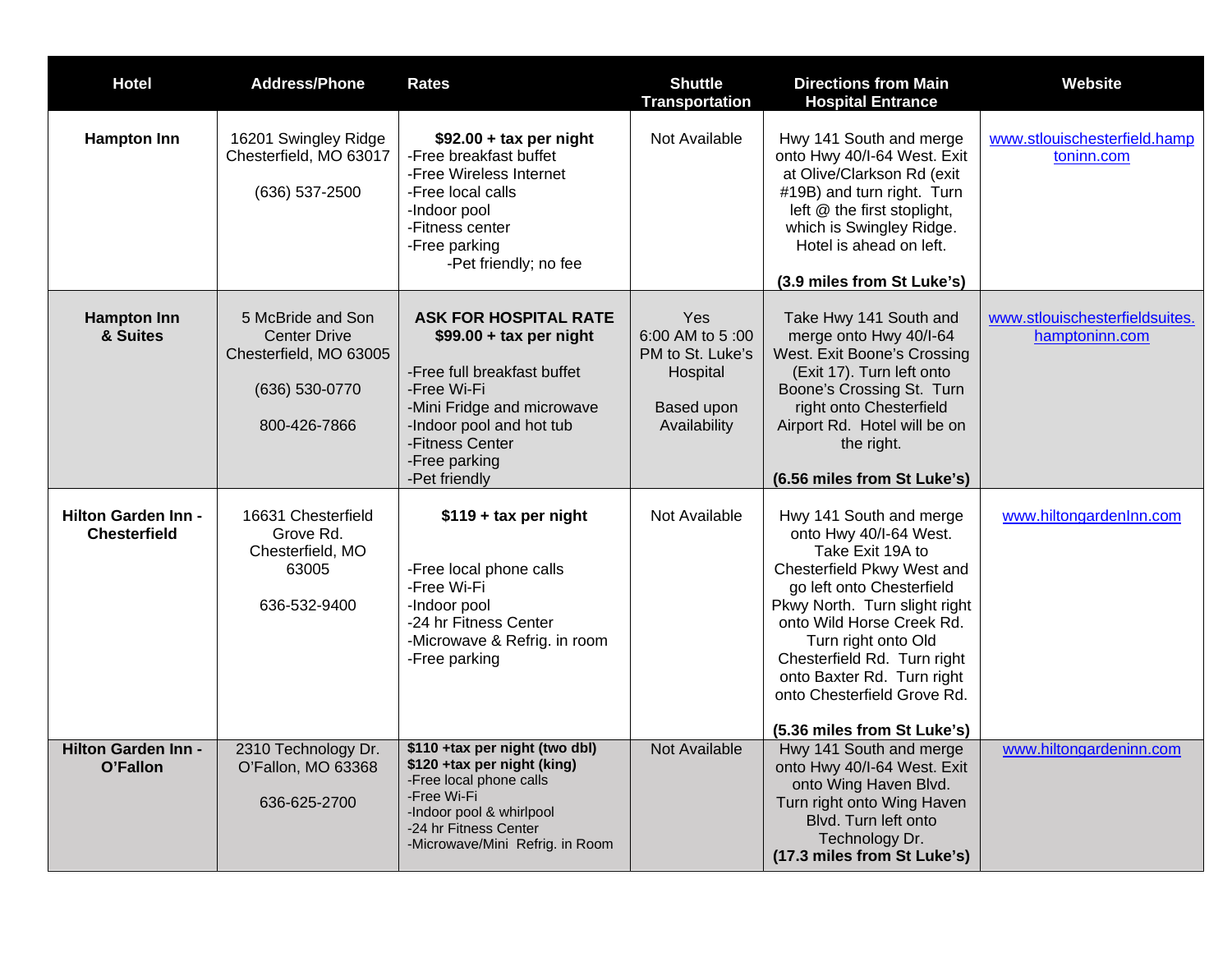| <b>Hotel</b>                                          | <b>Address/Phone</b>                                                                                                                                | <b>Rates</b>                                                                                                                                                                                                             | <b>Shuttle</b><br><b>Transportation</b>                                                                             | <b>Directions from Main</b><br><b>Hospital Entrance</b>                                                                                                                                                                                                                                                                                                        | <b>Website</b>                                                                               |
|-------------------------------------------------------|-----------------------------------------------------------------------------------------------------------------------------------------------------|--------------------------------------------------------------------------------------------------------------------------------------------------------------------------------------------------------------------------|---------------------------------------------------------------------------------------------------------------------|----------------------------------------------------------------------------------------------------------------------------------------------------------------------------------------------------------------------------------------------------------------------------------------------------------------------------------------------------------------|----------------------------------------------------------------------------------------------|
| <b>Homewood Suites</b><br>(Hilton)                    | 840 North Chesterfield<br><b>Pkwy West</b><br>Chesterfield, MO.<br>63017<br>$(636) 530 - 0305$                                                      | 15% off all Rooms<br>-Free hot breakfast buffet<br>-Free dinner Wed.<br>-Free Wi-Fi<br>-Suite has full kitchen<br>-Fitness center<br>-Free parking                                                                       | Not Available                                                                                                       | Hwy 141 South and merge<br>onto Hwy 40/I-64 West. Exit<br>Clarkson/Olive Blvd (Exit<br>19B) and turn Right. Turn<br>left at 2nd light or<br>Chesterfield Pkwy.<br>Homewood Suites is on the<br>right.<br>(3.98 miles from St Luke's)                                                                                                                           | www.Stlouischesterfield.ho<br>mewoodsuites.com                                               |
| <b>Hyatt Place St.</b><br><b>Louis / Chesterfield</b> | 333 Chesterfield Center<br>East<br>Chesterfield, MO<br>63017<br>1-636-536-6262                                                                      | $$122.00 + tax$ per night<br>-Free hot breakfast<br>-Free Wi-Fi<br>-Free Local Calls<br>-Business Center<br>-Indoor Swimming Pool<br>-Fitness Center<br>-Complimentary Parking                                           | Shuttle service<br>within 8-mile<br>radius.<br><b>Reservation for</b><br>the shuttle<br>must be made<br>in advance. | Hwy 141 South and merge<br>onto Hwy 40 / I-64 West.<br>Exit on Clarkson Road (Exit<br>19 B). Turn left at the light<br>and go under highway. Turn<br>slight right onto Chesterfield<br>Mall entrance. Hotel is on<br>the right side of the road.<br>(4.0 miles from St Luke's)                                                                                 | www.hyattplace.com<br>Rate Code: 06178                                                       |
| <b>Marriott West</b>                                  | 660 Maryville Centre<br><b>Drive</b><br>St. Louis, MO 63141<br>(314) 878-2747<br><b>Reservations</b><br>1-800-352-1175<br>(Ask for St. Luke's rate) | $$139.00 + tax$ per night<br>(Mon. thru Thurs.)<br>$$129.00 + tax$ per night<br>(Fri. thru Sunday.)<br>-Restaurant in house<br>-Free Wi-Fi<br>-Free Local calls<br>-Walking trails behind hotel<br>-Outdoor/Indoor pool- | Not Available                                                                                                       | Hwy 141 South. Take exit<br>for Hwy 40/ I-64 East. Turn<br>left onto Hwy 40/I-64 ramp.<br>Get in the far right lane and<br>stay on South Outer 40 Rd.<br>(Do not get on the highway).<br>At the stoplight, turn left and<br>drive over the highway onto<br>Maryville Centre Dr. Enter<br>Maryville Centre. Hotel is on<br>left. (1.99 miles from St<br>Luke's) | www.marriott.com/stlwe<br>enter the 3-letter corporate<br>code S36                           |
| <b>Sonesta ES Suites -</b><br><b>Chesterfield</b>     | 15431 Conway Road<br>Chesterfield, MO 63017<br>(636) 537-1444                                                                                       | $$89 - $159 + tax per night$<br>Full Suite Extended Stay Hotel<br>-Studio & 2 Bedroom Bi- Level<br>Loft<br>-Complimentary Hot Breakfast<br>-Full Kitchen<br>-Pet Friendly                                                | Not Available                                                                                                       | Hwy 141 South. Turn right at<br>the first stoplight which is<br>Conway Road.<br>Conway will cross<br>Chesterfield Parkway. The<br>hotel will be on the right.<br>(2.5 miles from St. Luke's)                                                                                                                                                                   | www.sonesta.com/us/mis<br>souri/chesterfield/sonesta<br>-es-suites-st-louis-<br>chesterfield |